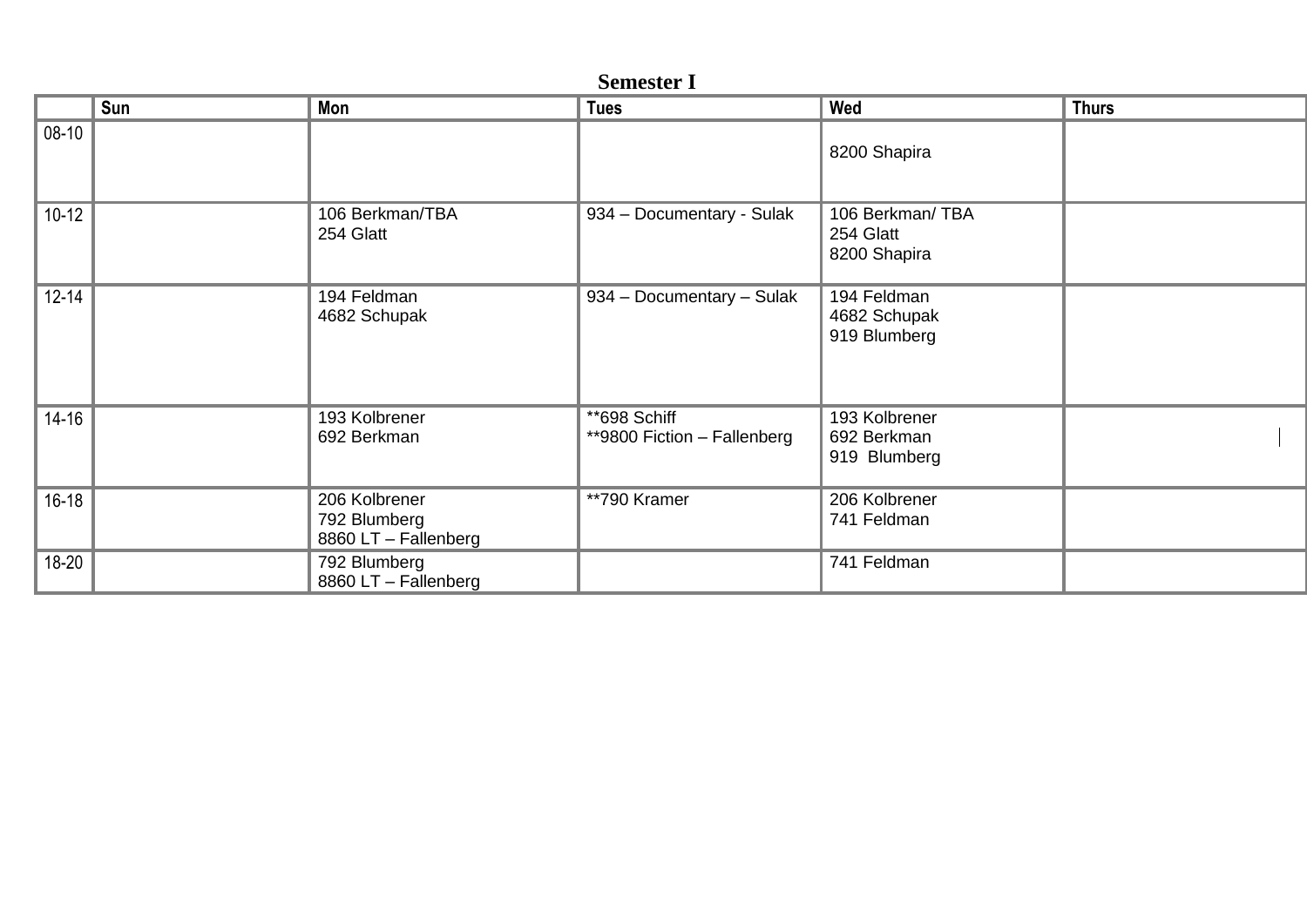## **Semester II**

|           | Sun | Mon                                     | <b>Tues</b>                                   | Wed                                                | <b>Thurs</b> |
|-----------|-----|-----------------------------------------|-----------------------------------------------|----------------------------------------------------|--------------|
| $08-10$   |     |                                         |                                               | 4800 Fallenberg<br>8004 Schupak                    |              |
| $10-12$   |     | 107 Berkman/TBA<br>751 Sulak            | 946 Medved - poetry<br>953 CNF- Blumberg      | 107 Berkman/TBA<br>4800 Fallenberg<br>8004 Schupak |              |
| $12 - 14$ |     | 190 Shapira<br>314 Schupak<br>751 Sulak | 946 Medved - poetry<br>953 CNF- Blumberg      | 190 Shapira<br>314 Schupak<br>829 Glatt            |              |
| $14 - 16$ |     | 693 Sulak                               | **698 Schiff<br>**9800 - Fiction - Fallenberg | 693 Sulak<br>829 Glatt                             |              |
| $16 - 18$ |     | 4010 Berkman                            | **790 Kramer                                  | 671 Glatt<br>895 Shapira                           |              |
| 18-20     |     | 4010 Berkman                            |                                               | 671 Glatt<br>895 Shapira                           |              |

 $j** 303$  - online